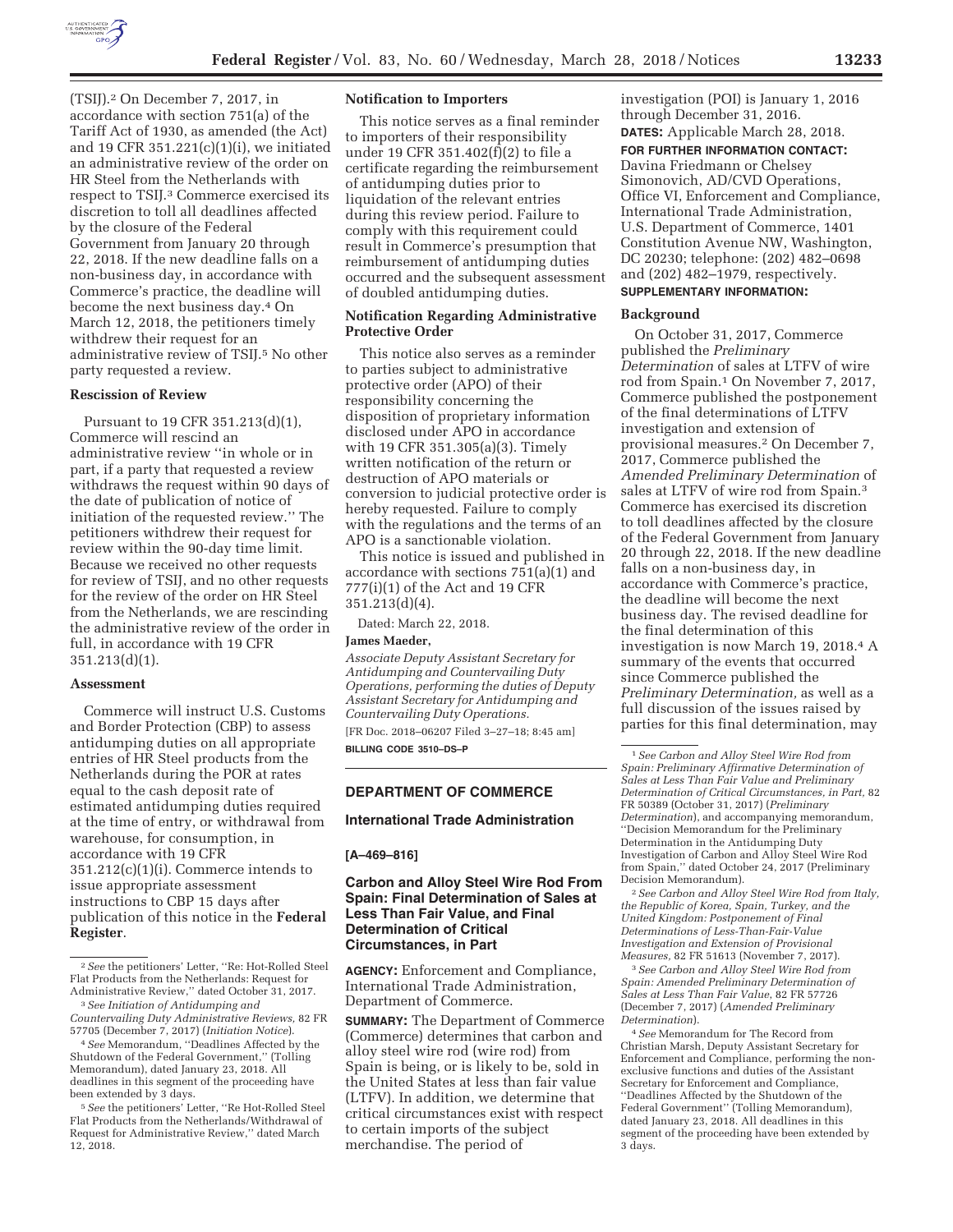be found in the Issues and Decision Memorandum, which is hereby adopted by this notice.5

# **Scope of the Investigation**

The product covered by this investigation is wire rod from Spain. For a complete description of the scope of this investigation, *see* Appendix I.

# **Scope Comments**

During the course of this investigation, Commerce received numerous scope comments from interested parties. Prior to the *Preliminary Determination,* Commerce issued a Preliminary Scope Decision Memorandum to address these comments. As a result of these comments, Commerce made no changes to the scope of this investigation as it appeared in the *Initiation Notice.*6

In September 2017, we received scope case and rebuttal briefs. On November 20, 2017, we issued the Final Scope Decision Memorandum in response to the comments received.7 We did not change the scope of this investigation.

#### **Analysis of Comments Received**

All issues raised in the case and rebuttal briefs by parties in this investigation are addressed in the Issues and Decision Memorandum. A list of the issues raised is attached to this notice as Appendix II. The Issues and Decision Memorandum is a public document and is on file electronically via Enforcement and Compliance's Antidumping and Countervailing Duty Centralized Electronic Service System (ACCESS). ACCESS is available to registered users at *https://*

6For discussion of these comments, *see*  Memorandum, ''Carbon and Alloy Steel Wire Rod from Belarus, Italy, the Republic of Korea, the Russian Federation, South Africa, Spain, the Republic of Turkey, Ukraine, the United Arab Emirates, and the United Kingdom: Scope Comments Decision Memorandum for the Preliminary Determination'' (Preliminary Scope Decision Memorandum), dated August 7, 2017; *see also Carbon and Alloy Steel Wire Rod from Belarus, Italy, the Republic of Korea, the Russian Federation, South Africa, Spain, the Republic of Turkey, Ukraine, United Arab Emirates, and United Kingdom: Initiation of Less-Than-Fair-Value Investigations,* 82 FR 19207 (April 20, 2017) (*Initiation Notice*).

7For discussion of these comments, *see*  Memorandum, ''Carbon and Alloy Steel Wire Rod from Belarus, Italy, the Republic of Korea, the Russian Federation, South Africa, Spain, the Republic of Turkey, Ukraine, the United Arab Emirates, and the United Kingdom: Final Scope Memorandum'' (Final Scope Decision Memorandum), dated November 20, 2017.

*access.trade.gov,* and it is available to all parties in the Central Records Unit, room B–8024 of the main Department of Commerce building. In addition, a complete version of the Issues and Decision Memorandum can be accessed directly at *http://enforcement.trade.gov/ frn/index.html.* The signed and electronic versions of the Issues and Decision Memorandum are identical in content.

## **Verification**

As provided in section 782(i) of the Tariff Act of 1930, as amended (the Act), in November and December 2017, we conducted verification of the sales and cost information submitted by Global Steel Wire S.A. (GSW), CELSA Atlantic S.A., and Companía Española de Laminación (collectively, CELSA) for use in our final determination. We used standard verification procedures, including an examination of relevant accounting and production records, and original source documents provided by CELSA.8

## **Changes Since the Preliminary Determination**

Based on our analysis of the comments received and our findings at verification, we made certain changes to the margin calculations for CELSA. For a discussion of these changes, *see* the ''Margin Calculations'' section of the Issues and Decision Memorandum.

#### **Adverse Facts Available**

In the *Preliminary Determination,*  because mandatory respondent ArcelorMittal Espana S.A. (AME) failed to respond to Commerce's questionnaire, we applied adverse facts available (AFA) to AME in accordance with sections 776(a) and (b) of the Act and 19 CFR 351.308. We corroborated the petition dumping margin of 32.64 percent to the extent practicable within the meaning of section 776(c) of the Act. This is the sole rate identified in the petition, and, thus, we assigned this dumping margin to AME as AFA.

## **All-Others Rate**

Section  $735(c)(5)(A)$  of the Act provides that the estimated all-others rate shall be an amount equal to the

weighted average of the estimated weighted-average dumping margins established for exporters and producers individually investigated, excluding any zero or *de minimis* margins and margins determined entirely under section 776 of the Act. CELSA is the only respondent for which Commerce calculated a company-specific margin that is not zero, *de minimis,* or based entirely on facts otherwise available. Therefore, for purposes of determining the ''all-others'' rate and pursuant to section  $735(c)(5)(A)$  of the Act, we are using the dumping margin calculated for CELSA, as referenced in the ''Final Determination'' section below.

#### **Final Determination**

The final weighted-average dumping margins are as follows:

| Exporter/manufacturer                                                                                                             | Weighted-<br>average<br>dumping<br>margins<br>(percent) |
|-----------------------------------------------------------------------------------------------------------------------------------|---------------------------------------------------------|
| Global Steel Wire S.A.<br>CELSA Atlantic S.A./<br>Companía Española de<br>I aminación 9<br>ArcelorMittal Espana S.A<br>All-Others | 11.08<br>32.64<br>11.08                                 |

# **Affirmative Determination of Critical Circumstances**

In accordance with section 735(a)(3) of the Act and 19 CFR 351.206, Commerce continues to find that critical circumstances do not exist for CELSA and all-other companies, but do exist for AME, for the reasons described in the Issues and Decision Memorandum. For a full description of the methodology and results of Commerce's critical circumstances analysis, *see* the ''Critical Circumstances'' section of the Issues and Decision Memorandum.

# **Disclosure**

We will disclose the calculations performed within five days of the date of publication of this notice to parties in this proceeding in accordance with 19 CFR 351.224(b).

### **Continuation of Suspension of Liquidation**

In accordance with section 735(c)(1)(B) of the Act, Commerce will

<sup>5</sup>*See* Memorandum, ''Issues and Decision Memorandum for the Final Affirmative Determination in the Less-Than-Fair-Value Investigation of Carbon and Alloy Steel Wire Rod from Spain,'' dated concurrently with, and hereby adopted by, this notice (Issues and Decision Memorandum).

<sup>8</sup>For discussion of our verification findings, *see*  the following memoranda: Memorandum, ''Verification of the Cost Response of Global Steel Wire S.A., CELSA Atlantic S.A., and Compania Espanola de Laminacion in the Less-Than-Fair-Value Investigation of Carbon and Alloy Steel Wire Rod from Spain,'' dated January 8, 2018; and Memorandum, ''Verification of the Sales Response of Global Steel Wire S.A., CELSA Atlantic S.A., and Compania Espanola de Laminacion in the Antidumping Investigation of Carbon Alloy Steel Wire Rod from Spain,'' dated January 18, 2018.

<sup>9</sup>No interested party commented on our preliminary determination that Global Steel Wire S.A., CELSA Atlantic S.A., and Companía Española de Laminación are affiliated within the meaning of section 771(33)(F) of the Act, and that these companies should be treated as a single entity pursuant to 19 CFR 351.401(f). *See Preliminary Determination,* 82 FR 50389. Accordingly, we are continuing to find these companies affiliated and to treat them as a single entity for these final results.